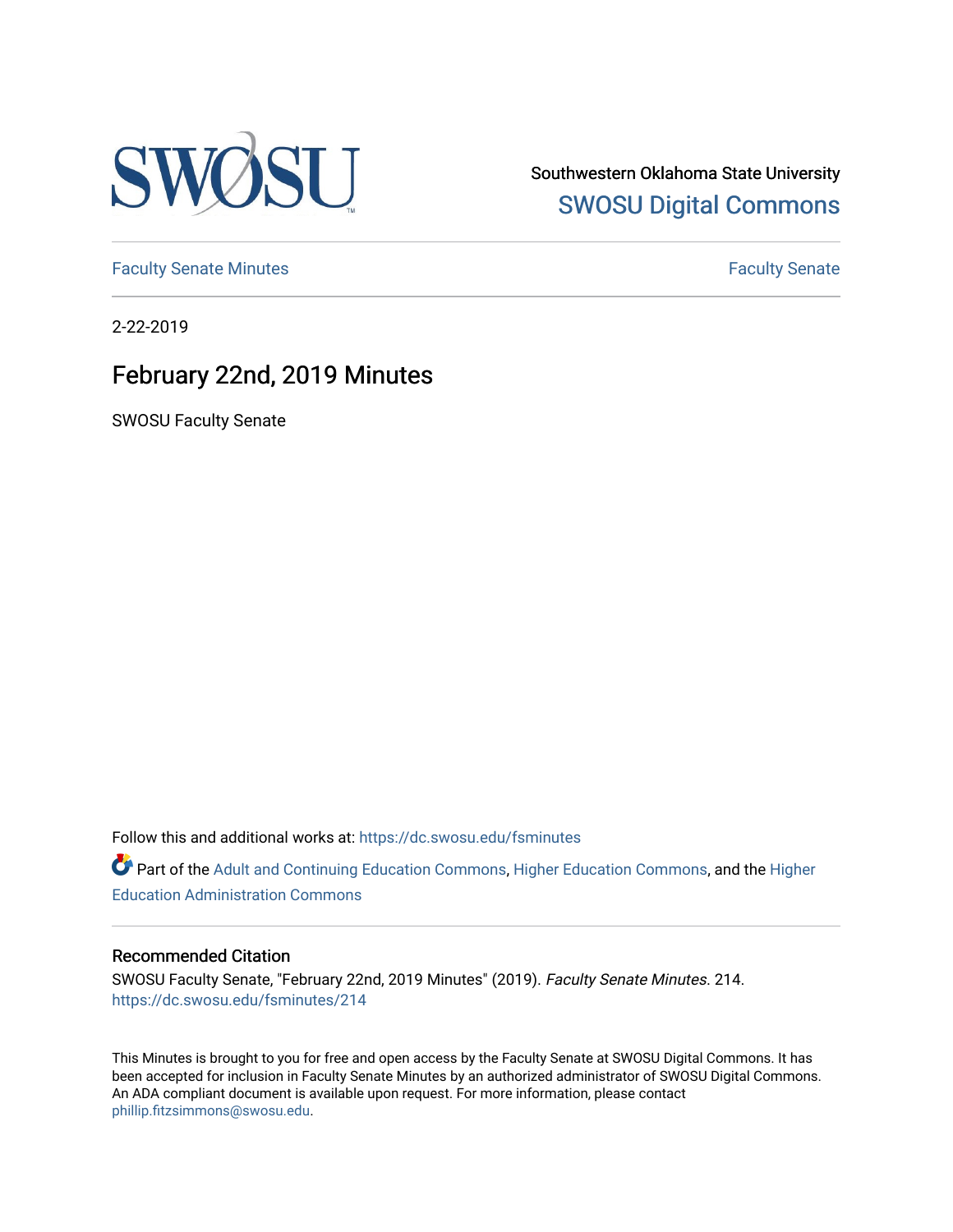# SWOSU Faculty Senate

February 22<sup>nd</sup>, 2019 Approved Minutes

- **I. Call to Order:** Faculty Senate President Amanda Smith-Chesley called the February meeting of the Faculty Senate to Order at *2:31pm* in HEC 201.
- **II. Establishment of a Quorum:** *Bo Pagliasotti, Landry Brewer (via ITV), Stephen Burgess, Yu-ling Chen, Rachel Davis (via Zoom), Tommye Davis (via ITV), Jerry Dunn, Phillip Fitzsimmons, Swarup Ghosh, Robin Griffeath, Carmen Nickel, Paul Hummel, Becky Bruce, Sharon Lawrence, Jack Li, Scott Long, David Martyn, Holly McKee, Evette Meliza, Katy O'Neal, Eric Paul, Hank Ramsey, Hardeep Saluja, Lisa Boyles, Amanda Smith, Terry Goforth, Karen Sweeney, Muatasem Ubeidat, Cheri Walker (via Zoom), Cynthia Pena (via Zoom).*
- **III. Certification of Substitutes:** Carmen Nickel for LeaAnne Hume (Nursing/Allied Health), Terry Goforth for Tony Stein (Chemistry & Physics), Becky Bruce for Sunu Kodumthara (Social Sciences)
- **IV. Presentation of Visitors:** Lori Gwyn and Veronica McGowan, Student Success Center
- **V. Approval of Minutes:** *Approved by a unanimous voice vote.*
- **VI. Announcements** 
	- A. President Amanda Smith-Chesley
		- 1. *Faculty Legislative Information Session***:** Hosted by President Beutler, Fri. *Wed.* 2/27 at 4:00 p.m. in STF 104
		- 2. *HB 1109:* Passed House Rules Committee, diverts Section 13 funds to 2 yr institutions (\$500,000)
		- 3. Executive Council Meeting of 1/28/19
			- a) *State Budget:* cautiously optimistic (i.e. proposed teacher pay raise), but multiple state agencies competing for funds
			- b) *SWOSU Budget:* no state cuts, possible change to adjunct pay this summer
			- c) *State Legislature:* several bills concerning guns on campuses, marijuana, and concurrent enrollment that may affect us; SWOSU's part-time lobbyist, Luke Martin, watching bills; Pres. Beutler urges us to get involved (i.e. contact Pres. Beutler directly about bills concerning your dept. and encourage faculty to attend info session)
			- d) *2020 Weatherford Sales Tax:* Renewal in 2020 (previous funds used to build PCEC 5 yrs ago); exploring new building opportunities, with assistance from alumni, foundation, and grants.
			- e) *RUSO Meeting:* request permission to sell land near SWOSU rodeo arena, plan improvements to Al Harris Library, request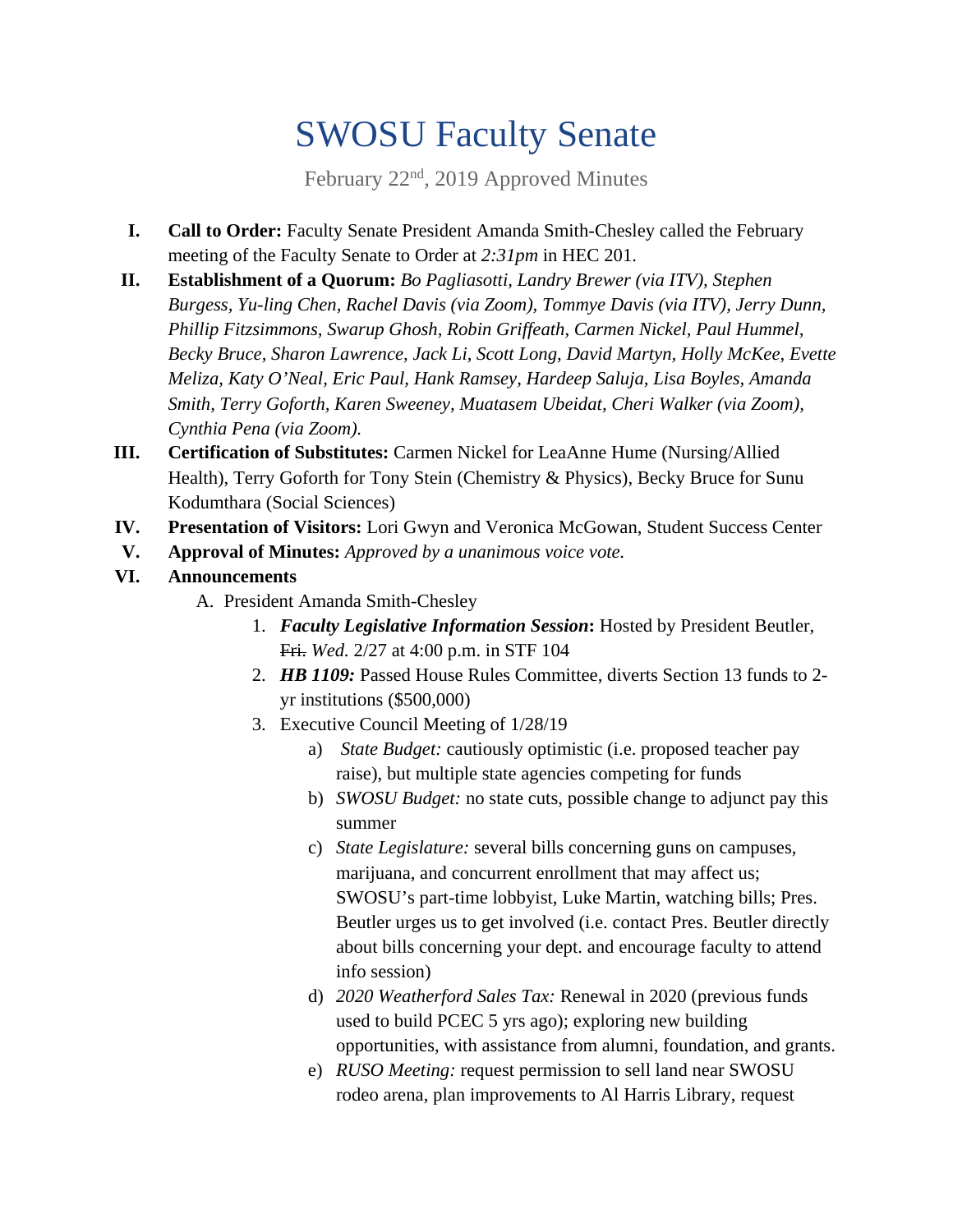permission to build 3200 sq ft onto Music building for Music Therapy, request to use insurance money to repair Foss Lake facility, and plan renovations to BEC facility

- 4. Administrative Council of 1/28/19
	- a) *Strategic Plan ("Pathway to Excellence"):* Sent to regents for approval
	- b) *HLC Criterion Teams:* meeting to develop evidence-gathering methods; staff liaison visiting campus March 6-7 to help with accreditation reporting
	- c) *CETL:* Steve Ray hired as Teaching and Learning Coordinator; 5 C's and R Luncheon Series on Creativity and Critical Thinking successful
	- d) *Library*: Podcast featuring Marc DiPaolo (Lang & Lit), new archive room for Thomas Stafford documents
	- e) *ITS*: Tested new ERP, training for faculty available now
	- f) *SWIM*: Thursday, March  $28^{th}$  10:00 a.m.  $5:00$  p.m.
	- g) *SWOSU Police*: Safety plan development available; offering free self-defense classes (call #3111 to reserve)
	- h) *HR*: check with HR if you receive a letter from OK Tax Commission regarding Family Medical Leave Act (FMLA)
	- i) *OK Research Day*: March 8<sup>th</sup>; Contact Lori Gwyn to volunteer (#7012)
	- j) *Retention Management*: In addition to early term reporting, please reach out to students/refer them to retention management (STF 250)
	- k) *Dean of Students*: Search Committee in process of reviewing/interviewing candidates; please contact Ruth Boyd with any cards/gifts for Cindy Dougherty (HAB 208B) in lieu of retirement party due to health issues
	- 5. Meeting with the Provost of 2/21/19

a) *Professional Behavior Statement:* Dr. South has agreed to include the statement proposed by the Faculty Senate as written by the University Policies Committee and approved by the Senate on 12/7/18 without additions or amendments

b) *Enrollment:* Will now be staggered starting on Feb. 28<sup>th</sup> with upper level students without holds (see info sheet distributed at ERP training sessions); links to spring, summer, and fall 2019 course schedules are now active

c) *Computer Rotation:* moving back to the 5-yr rotation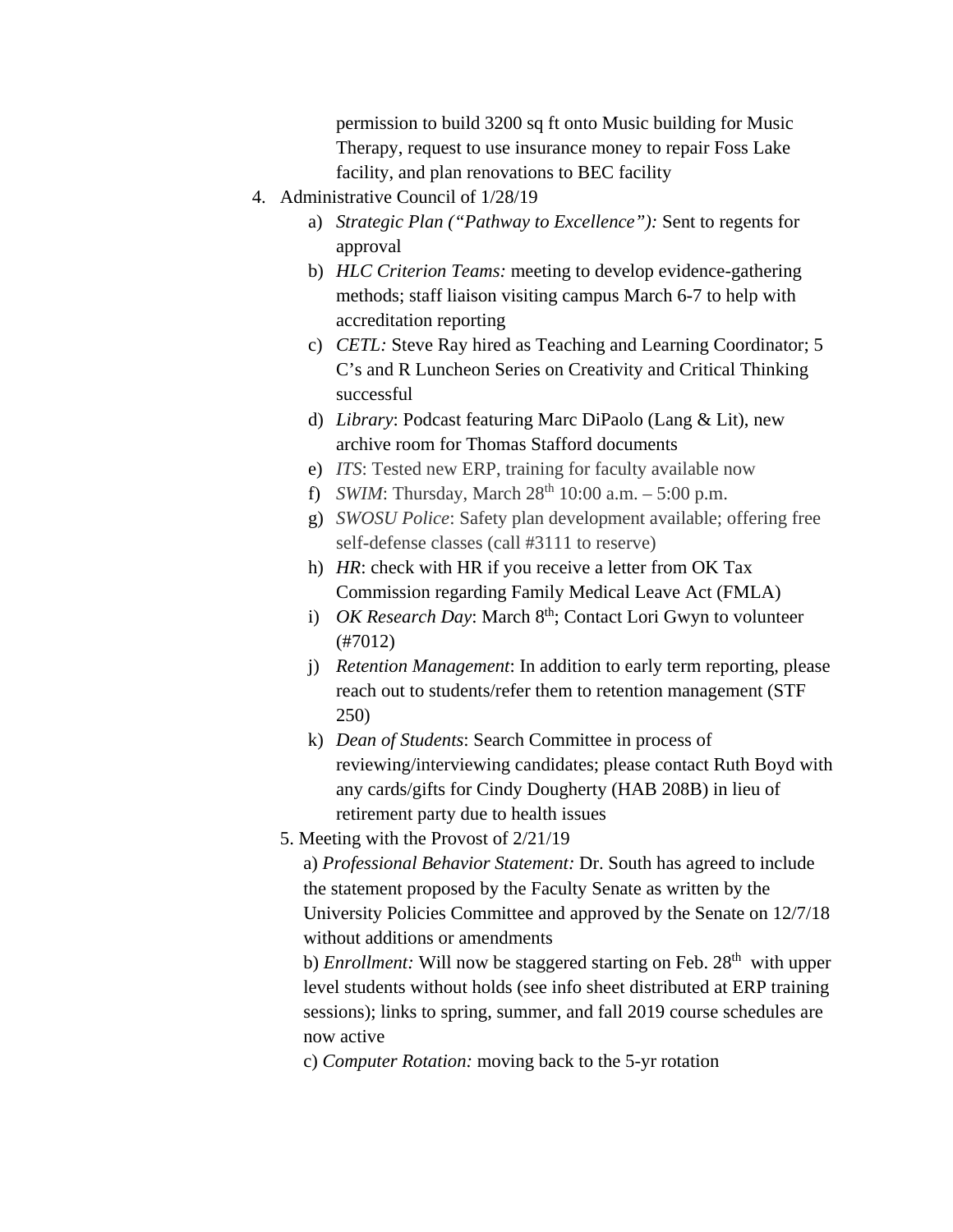d) *Retention:* initial report from Ruffalo Noel Levitz Consulting indicates student financial need is our top priority; Dr. South is looking into options for need-based, multi-year tuition waivers in addition to current merit-based awards; likely partnering with RNL for 2 yrs. e) *ITS:* Cody Dirickson now heading Help Desk; new hire to help with Title III grant matters; looking into making student email addresses more accessible to faculty in Outlook

#### B. Secretary/Treasurer Holly McKee

- 1. Roll Sheet—please sign
- 2. Treasurer's Report
	- a) BancFirst
		- (1) January Balance: \$1908.08
		- (2) Withdrawal: \$0
		- (3) Deposit: \$0
		- (4) Current Balance: \$1908.08
	- b) University Account
		- (1) January Balance: \$105.01
		- (2) Current Balance: \$105.01
- C. President-Elect Stephen Burgess: *Nothing to report.*
- D. Past President Jerry Dunn: *Nothing to report.*
- E. Student Government Representative: *Not present.*

#### **VII. Reports from Standing and Ad Hoc Committees:**

A. Ad Hoc Attendance Committee (Jerry Dunn, Chair): *A meeting has been scheduled with 9 members next week.* 

**VIII. Unfinished Business:** *none.*

#### **IX. New Business:**

A. **Senate Resolution 2019-02-01** The members of the Faculty Senate are united in their request that the Department of Informational Technology Services be required to improve the resources and services for faculty, staff, and students on the SWOSU campus. In order to carry out the tasks assigned to faculty and staff they need to have reliable and adequate technology available as well as access to rapid and reliable repair of this technology. The service should be readily available and turn-around times should minimize interruptions to the ability of faculty and staff to carry out their tasks.

As goals we suggest, when the main computer used by a faculty member is not working it be repaired or replaced within 24 hours and when a computer used for classroom is not working it be repaired or replaced within 24 hours. The interactions of ITS with the faculty, staff, and students through the help desk be friendly and professional. If training on these skills is needed then it should be provided. This is the main point of contact for many with ITS and in an effort to increase retention it should be a helpful experience.